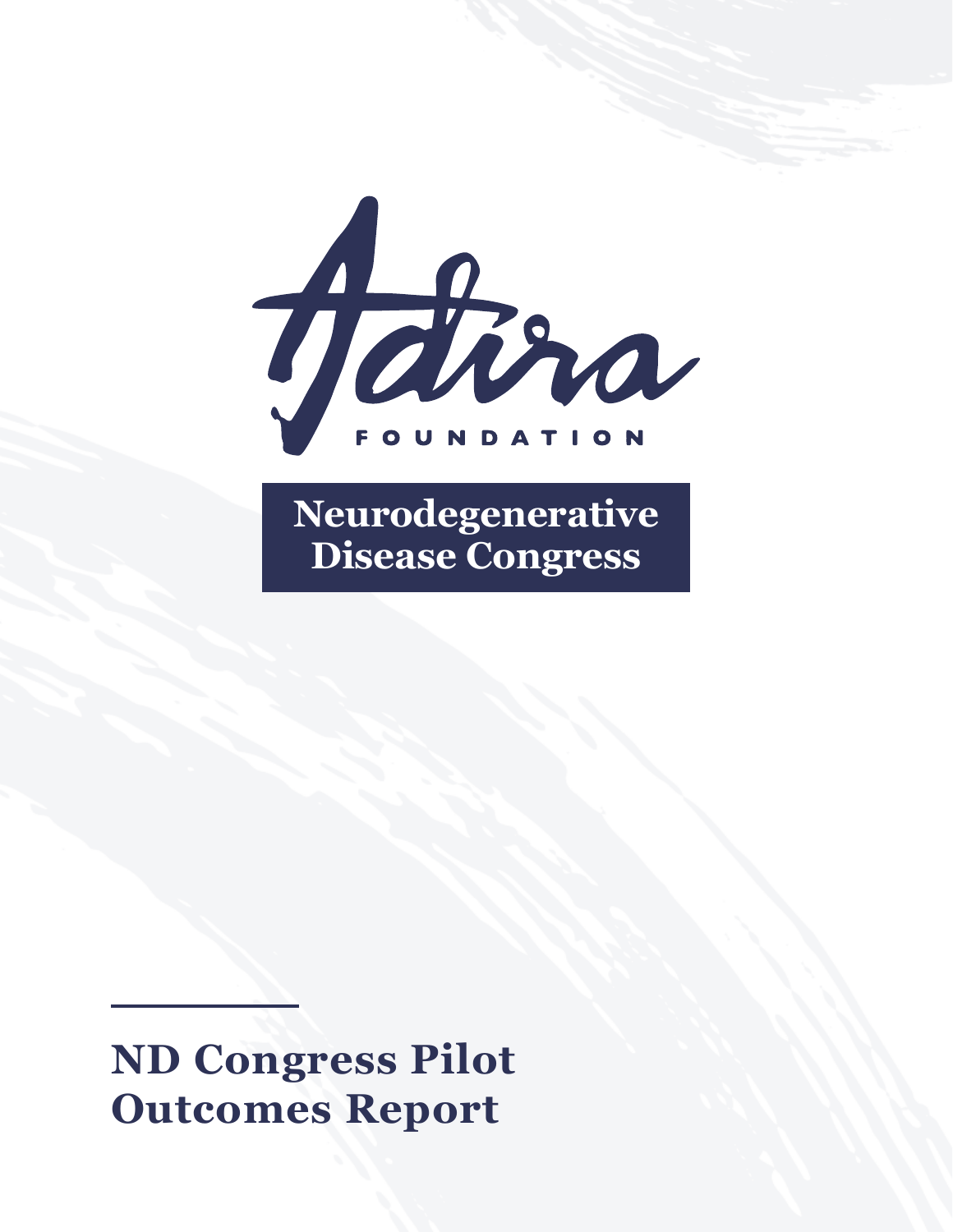# **Report Contents**

Summary

- ND Congress Series Timeline
- Purpose
- Attendee Demographics
- Get to Know a Few Attendees
- Adira's Work
- Guided Conversations: Quality of Life
- Poll: Grant Distribution
- 9 Guided Conversations: Priorities Named
- Guided Conversations: Solutions
- Key Insights
- Stay Involved
- Disease Basics
- Sponsors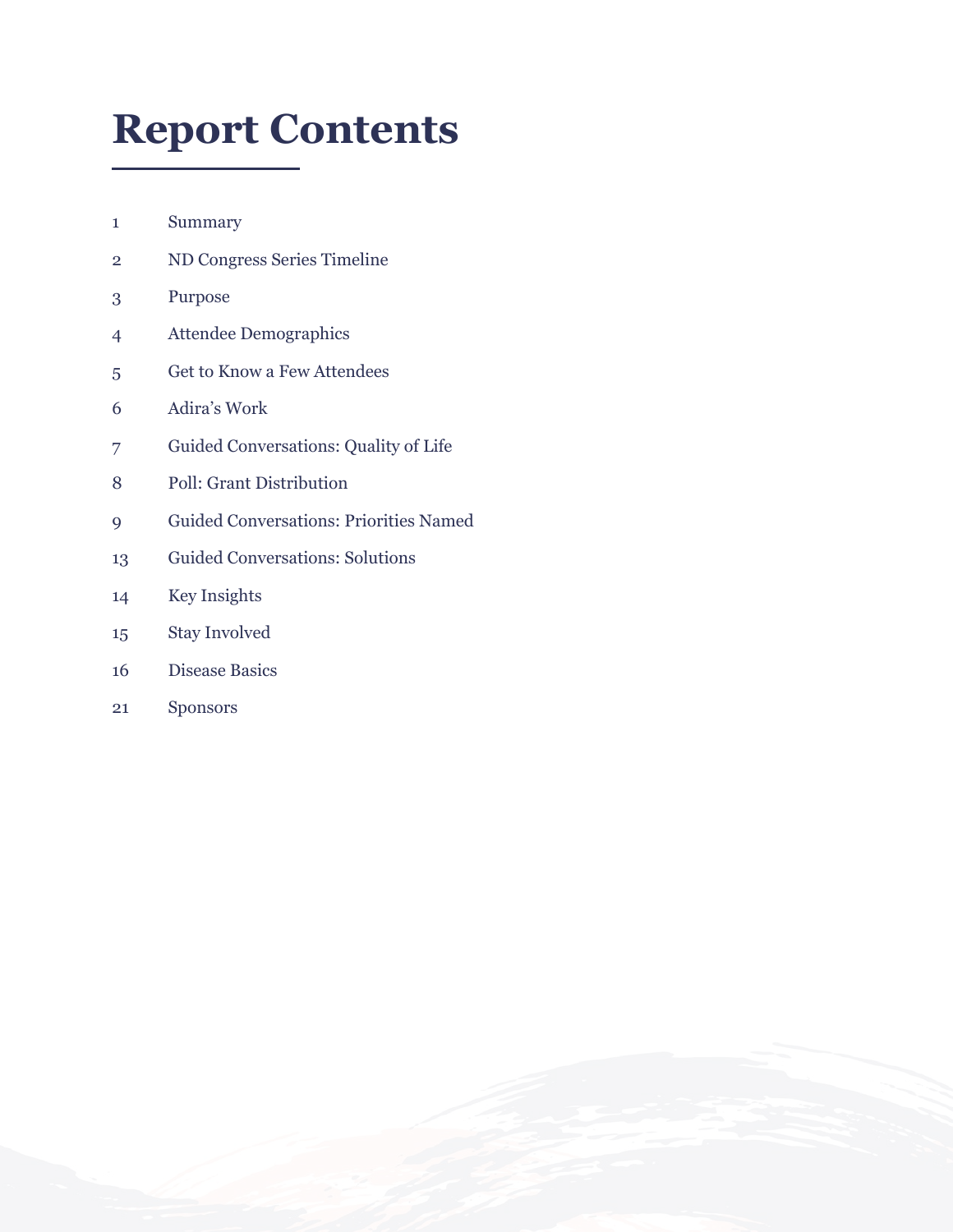# **Summary**

Adira Foundation supports common goods and services—co-designed by people who use them and co-funded by a diverse alliance of people and entities driven to invest in better lives for people dealing with neurodegenerative diseases.

This year, Adira's **fourth round of competitive grants** will undergo top-to-bottom design through the Neurodegenerative Disease (ND) Congress.

Through the ND Congress, Adira gathers people with **lived expertise** in congress with those with **professional expertise** to build appealing, viable, sustainable solutions to common, seemingly intractable problems.

Adira launched the series with a two-day virtual congress event where 16 people living with ND as well as caregivers, shared their lives and experiences as well as the concerns that they hold in common with one another. They discussed issues in real time alongside 13 people, who in one way or another, work on solutions. We have bucketed, for now, their thoughts into **eight priority areas**:

- navigation support
- caregiving
- mental health support
- **4** inclusion of perspectives of people living with ND and caregivers in programs
- better technology
- access to research and education
- convening multiple groups to work on solutions together
- financial assistance

Participants also conceptualized solutions to two: **navigation support** and **mental health support.** 

#### **Explicit asks for navigation included to:**

- "Have more navigators"
- "Have more patient & caregiver advocates"
- Offer peer-to-peer mentor programs

 Offer road maps early in the disease journey, to help guide what's coming next

Design resource maps and tools

#### **Suggestions for mental health included:**

 Build awareness among providers to ask about mental health and to treat it

 Reduce friction in connecting with mental health or related external services

 Offer more comprehensive care at medical facilities

 Address the shortage of mental health providers

 Frame as "total health,"—mental health integrated, complemented or concurrent with physical health

None of these terms or categories are fully final. They are only the starting point for people most impacted guiding the direction in an ongoing, vibrant way. We will put pencils down on what the next round of grants looks like—in terms of categories, terms, inventive ideas—after the next event in the ND Congress Series.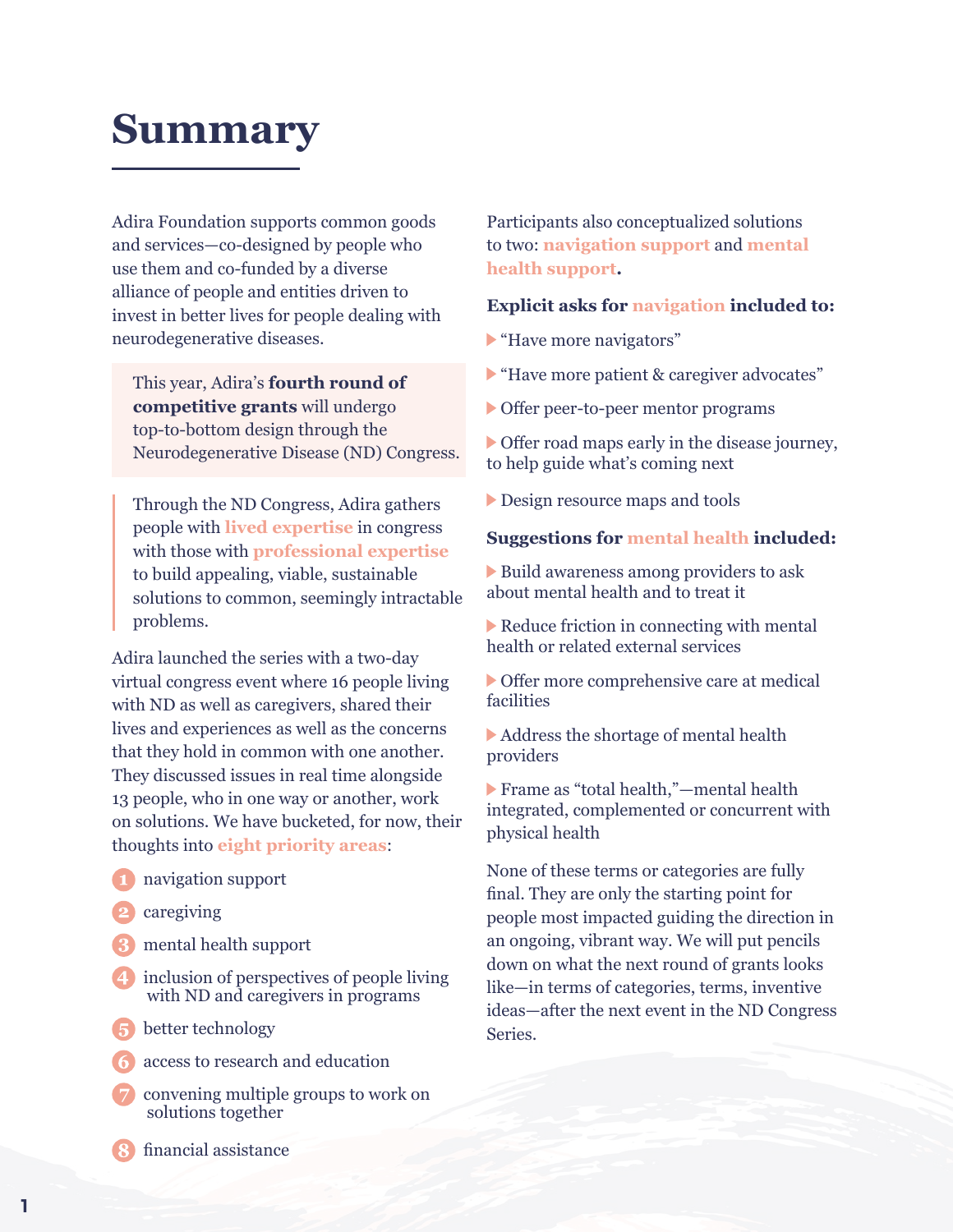# **ND Congress Series Timeline**

### **LISTEN LEARN ACT**

**Pilot** *Virtual | 1/20 - 1/21* Discover Needs

**Extended Pilot** *Denver, CO | 6/16 - 6/17* Finalize Solutions

**ND Congress** *Washington, D.C. | 11/17 - 11/18* Implement Solutions

**Teams Form** | February - June *Teams create viable grants*

• Build teams to volley potential solutions and use evidence to build and grow these informed solutions

• Invite and recruit an evergreen alliance of people living with ND, caregivers and professionals to participate in part two of the ND Congress series and beyond

**Teams Advance** | June - November *Teams finalize grants and impact metrics*

- Prioritize between three and five programmatic ideas for funding
- Set markers and metrics to best monitor and evaluate impact

• Ask people to bring forth their best strengths to see this plan of action through

Much of the help that exists for people with complex health is essential, but still limited—siloed by disease state or other narrow categories. Adira aims to take diseases out of isolation starting with ALS (amyotrophic lateral sclerosis), Alzheimer's disease and related dementias, Huntington's disease, multiple sclerosis and Parkinson's disease—for a wider view of common goods and services that address shared issues too big to tackle alone.

**Adira invites people and organizations to come together to share, prioritize and fund needs, guided by the people most impacted by neurodegenerative diseases (ND)—those living with them and caregivers.**

"**At Adira we ask people what they need but aren't getting, then fund what's most important to them in easier ways they can find and use.** The ND Congress series let's us not just consult with people at the middle and end of the grantmaking, but from the start."



*Greg Smiley CEO & Founder of Adira Foundation*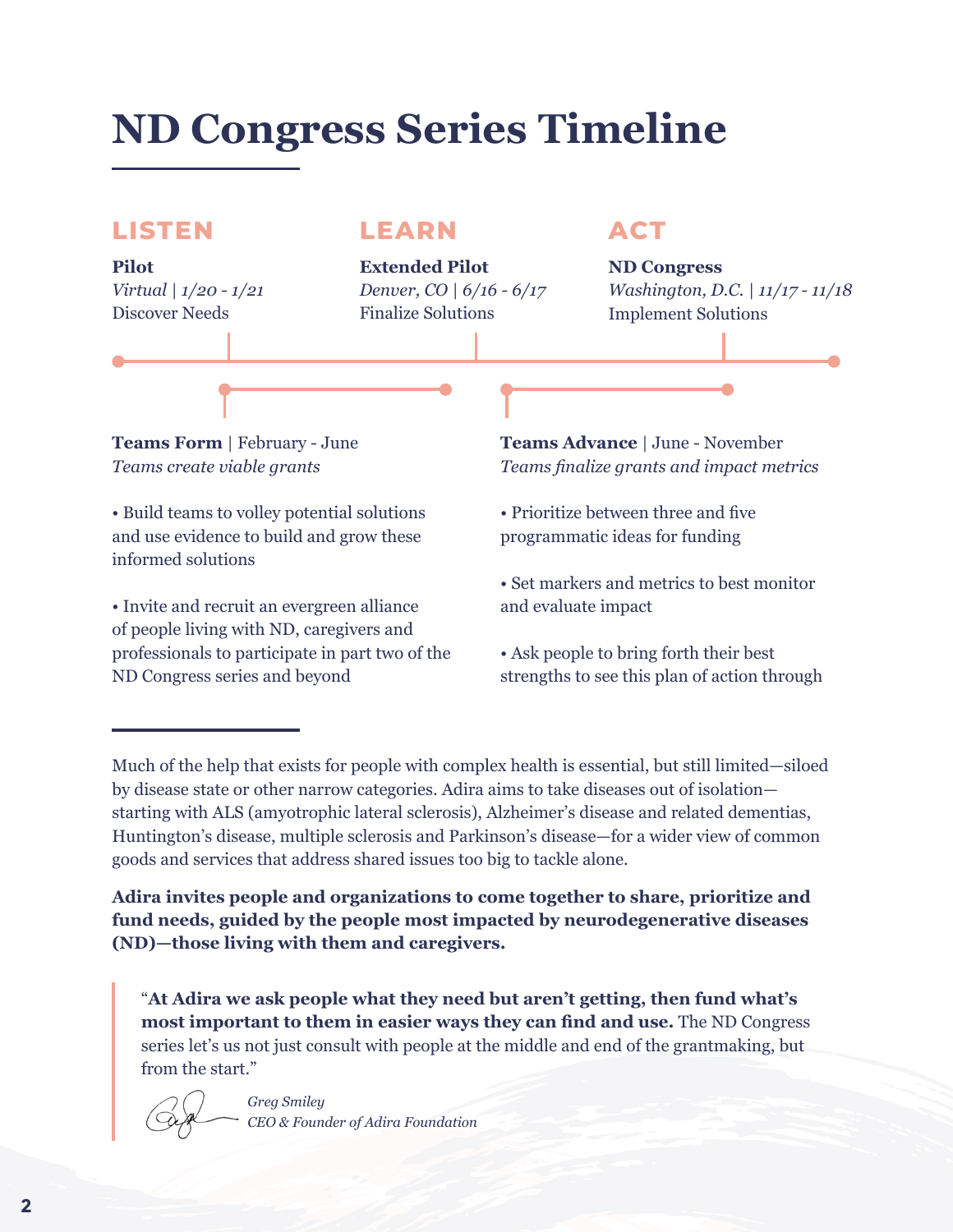# **Purpose**

The purpose of the Congress is to collaboratively improve our grantmaking—from the very beginning of the grant cycle deploying three core Adira commitments. We will do so by building common goods and services which are co-designed by people most impacted by ND as well as co-funded by a diverse, wide-ranging alliance of people and entities driven to invest in better lives for people with ND.

Our goal is to reveal new grants for qualified non-profits which address those common, tougher problems that seem too large for any one group to own.

The Pilot ND Congress was the first in a series to design new help for people impacted by ND from their point of view. In each conversation, people with lived expertise share and create solutions in congress with those with professional expertise to make those solutions viable. We anchor the series under three tentpoles:

"I believe in people working together as a team ... because together, let me tell you, we can become super powerful. And what Adira has done is what no other organization that I'm aware of has done is to pull all the different neurodegenerative diseases together, because in my opinion, they do fall under one umbrella."

*Person living with Alzheimer's*

**LISTEN** The first event is to **listen** for which common needs seem to rise to the top and what better help might look like. Then teams form—again composed by those who receive services alongside those who provide services. Teams volley and co-design services to consider in congress in June.

**LEARN** The second event in June is for **learning** which options rise to the top for appeal, viability, and sustainability.

**ACT** The series culminates in **acting**. We reveal the three to five finalized grant opportunities and how much money we have raised to fund them. At this November event, we concurrently prepare for an even stronger Round 5 of grants.

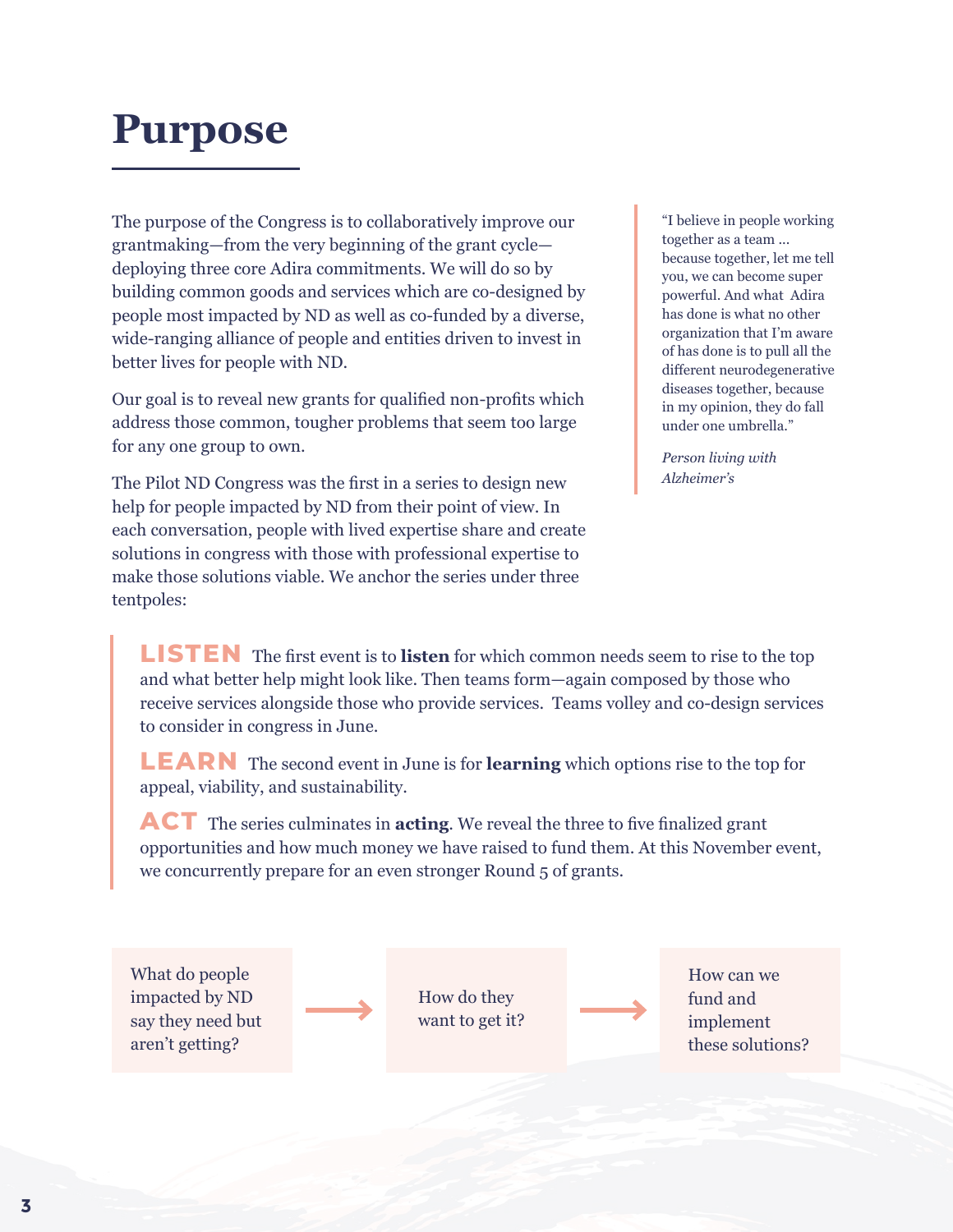# **Attendee Demographics**

We sought to listen and learn from people representing some diversity in geography, identity, age and more about life from their point-of-view. The majority of congress participants were people living with ND and their caregivers. Here is some of what they represented:



*(Note: Some people are impacted by more than one ND. This may be a person living with an ND while acting as a caregiver for another person with ND, or a multi-caregiving role for two or more people living with ND. These situations are not reflected in these charts.)*

The professional groups in attendance included a range of fields:

- Advocacy organization
- Life science groups
- Foundations
- Public health universities
- Government agencies
- Nonprofit health-related organizations

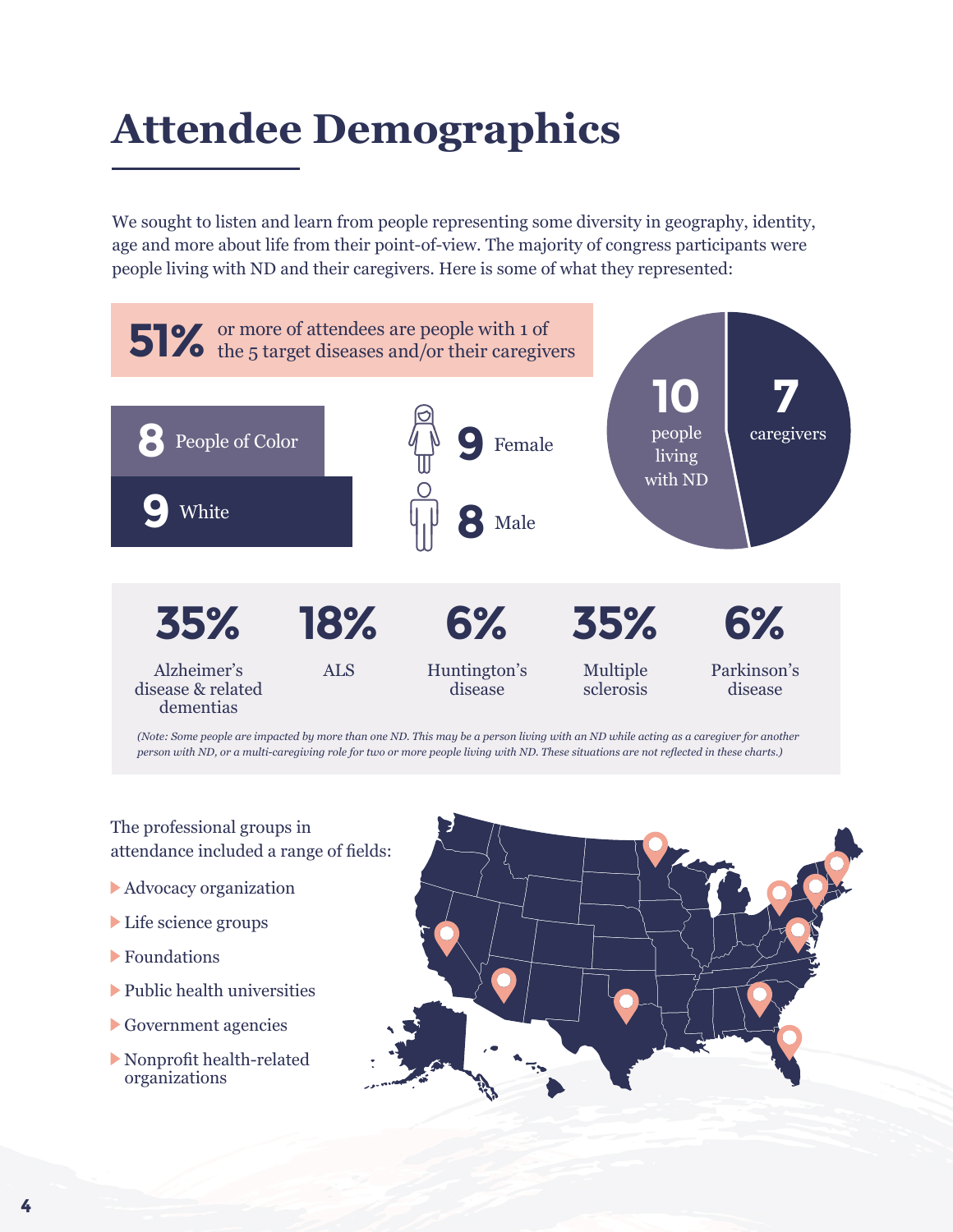# **Get to Know a Few Attendees**

## **MARIA**

Maria is a neurologist and patient herself, but identifies as caregiver, having cared for several family members.

She's from a small town in Texas called Nacogdoches. "I like to call it Naco-Nowhere," she says.

**"I really enjoy painting and coloring, especially when I do them with my daughter."**

### **JIM & GERI**



Jim is currently in Jupiter, Florida where Geri, who is from Manhattan, is visiting for four months.

When asked about her hobbies, Geri said, "**it's my photography from years back to childhood.**"

"While I'm down here, my hobby is really trying to **swim every day**, which is wonderful." -*Jim*

### **DARY**

 $\sqrt{\frac{1}{6}}$ 

Although Dary has lived in New York for over 30 years, she is originally from Uruguay, South America.

"Well, it's sad, but my hobbies were dancing and things like that. So I'm **down to just listening to music** right now because I can't do much dancing."

### **RHONDA**



Rhonda lives in Minnesota.

"One of the hobbies I **really enjoy and it's how I met my husband** is the good old fashioned roleplay games with dice and pencil and paper—think Dungeons and Dragons."

### **VICKIE**



Vickie lives in Marietta, Georgia.

"**I love to golf when I can**, which isn't very often. And I like to read."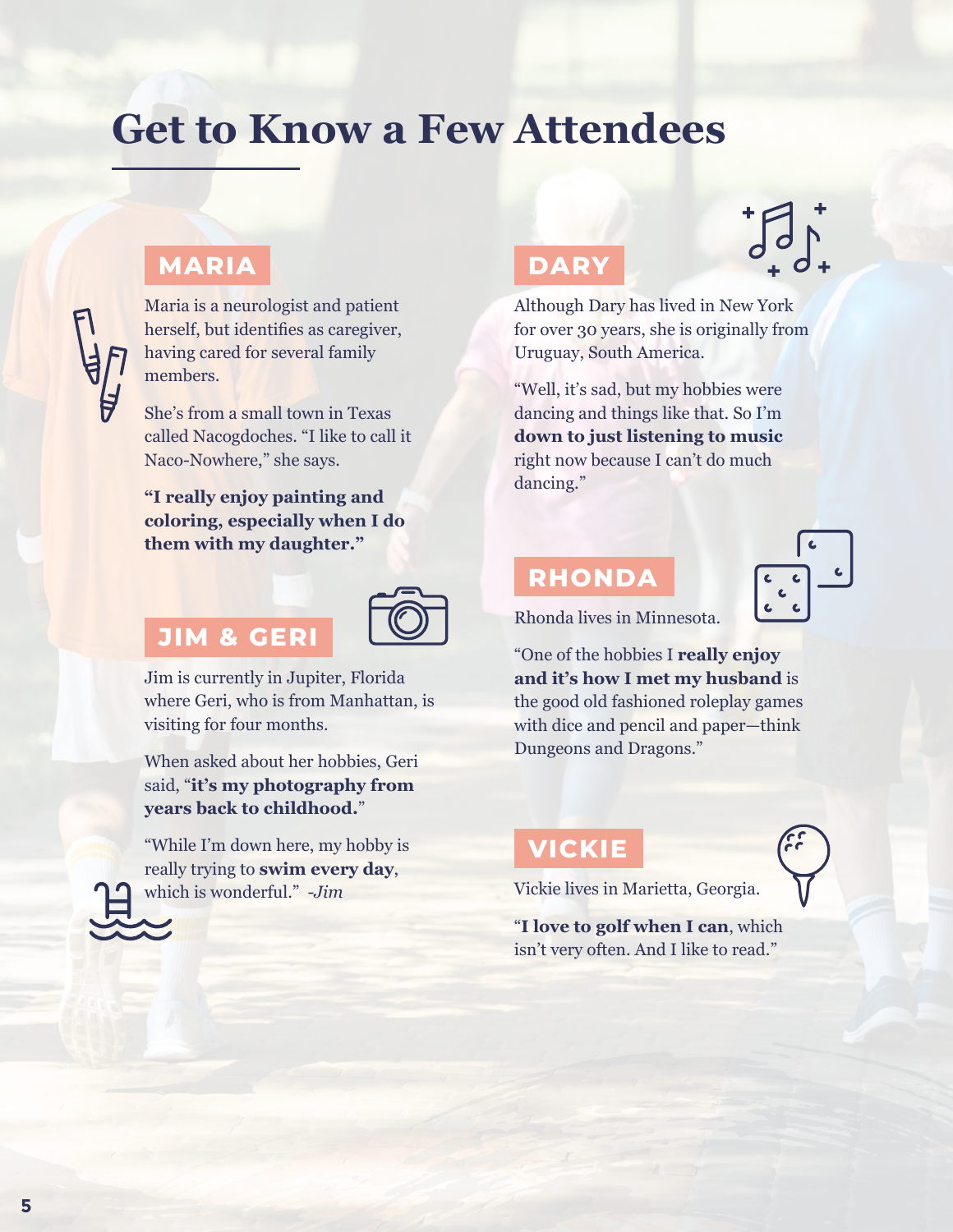# **Adira's Work**

Adira staff and grantees shared some of Adira's work to date as a starting point:

An Alzheimer's caregiver shared his reflections on keeping the person living with a disease in mind during care delivery

Adira CEO Greg Smiley told the story of Adira's model, inspired by successful large-scale integrated health programs on common problems such as the Global Fund to Fight AIDS, TB, & Malaria

George Washington University Associate Research Professor Naomi Seiler presented research findings from a case study of three programs that have shown success in the transformation of care and services for people living with HIV to inform Adira's efforts for people with neurodegenerative diseases

Adira Programs Manager Lauren Ruiz overviewed Adira's listening work and granting to date

A panel of people living with a neurodegenerative disease and caregivers discussed what quality of life means to them

#### A Poem about Alzheimer's

Do not ask me to remember. Don't try to make me understand. Let me rest and know you're with me. Kiss my cheek and hold my hand.

I'm confused beyond your concept. I am sad and sick and lost. All I know is that I need you To be with me at all cost.

Do not lose you patience with me. Do not scold or curse or cry. I can't help the way I'm acting, Can't be different 'though I try.

Just remember that I need you, That the best of me is gone. Please don't fail to stand beside me, Love me 'till my life is done.

- Unknown

Poem shared by Alzheimer's caregiver

"I'm used to being in a lot of groups where all we talk about is things related to dementia, but I am really grateful that I had the opportunity to be a part of this ... It's been so great to hear another side of not just the dementia world, but how other people across the spectrum of neurology are impacted. And to see that we have so much in common. In a way, it breaks my heart to see some of this, but I think stronger together we can accomplish a lot more.

*Person living with Alzheimer's*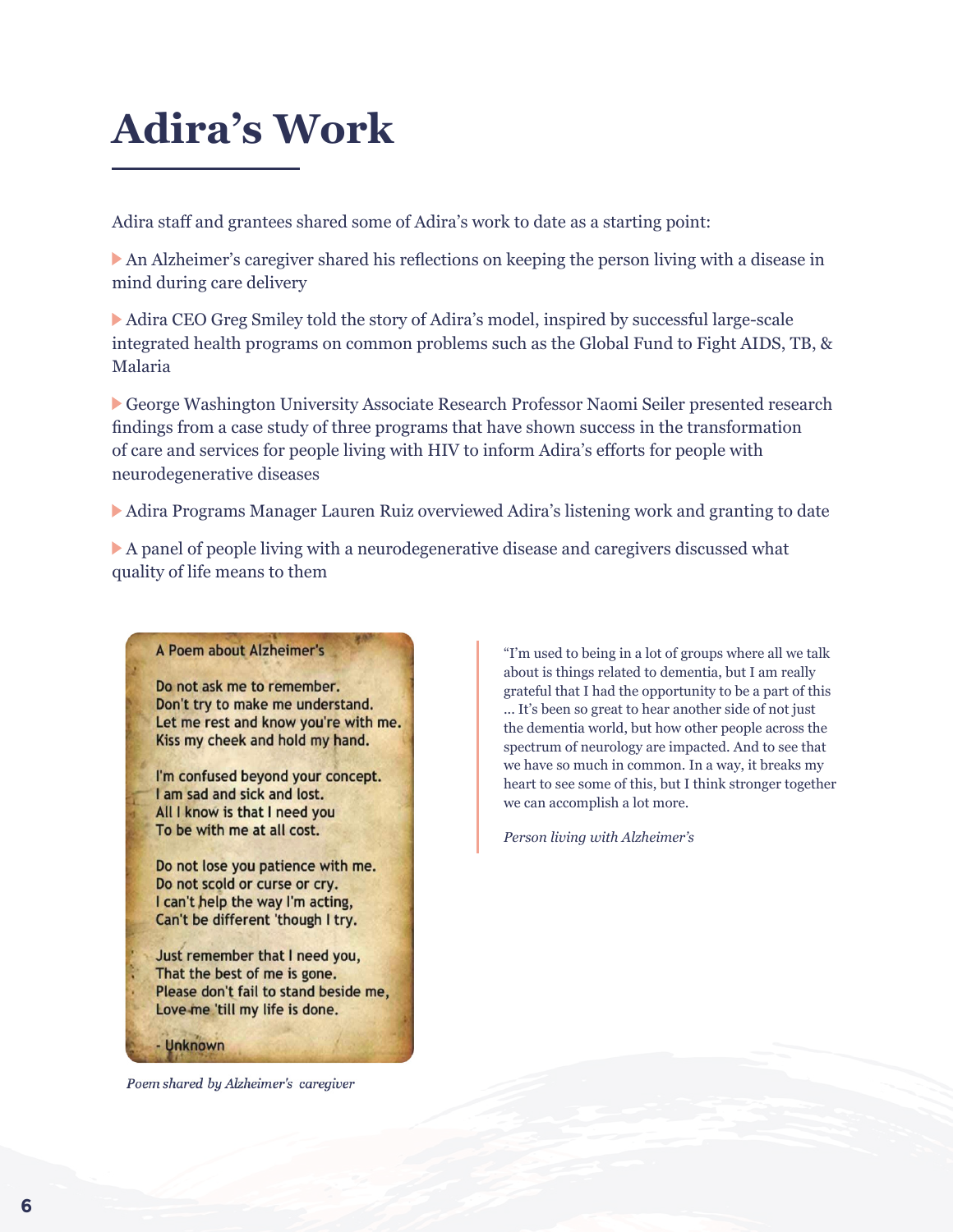# GUIDED CONVERSATIONS: **Quality of Life**

Most of the two-day event was guided conversation. At the first talk, participants volleyed the potential of a standardized "quality of life" index.

What do you want more of?

- Interventions that give more **time** for that which matters to you?
- More **money** in your bank to relieve financial burdens of disease?
- More physical and mental energy to be able to take on each day?
- More **confidence** to navigate systems and make decisions?
- More **connection** to yourself and to others for support?
- Do programs exist that can deliver the outcomes most important to you?
- What types of programs would you like to see more funding for?

When I moved here [for family help with caregiving], I became super sedentary. And my kids get me out to camp with them because they know that Dad can start a fire, and Dad can chop wood, and Dad probably has the only tent. So I've been included a lot. And that's great. But I lost a lot by leaving my work as a ranch hand. And I'm probably still grieving about that to some level, but I did gain an awful lot to have the daughters nearby.

*Caregiver to spouse with Alzheimer's; Lives with Parkinson's*

Our first meeting with [a representative from an ALS group], they gave my husband a knife, a spoon and a fork. And that meant everything because it meant that he could still feed himself and he still had life to live. It was the first time that somebody said that you're not dying tomorrow. And then every other meeting, they kept saying, no, you're living today.

*Caregiver to husband with ALS*

Once a person is diagnosed with Alzheimer's, all they have is hope. And that's what the caregiver has is hope. Hope that a cure can be found, hope that the progression can be slow, or hope to ease the symptoms. I feel clinical trials provide that hope.

*Caregiver to spouse with Alzheimer's*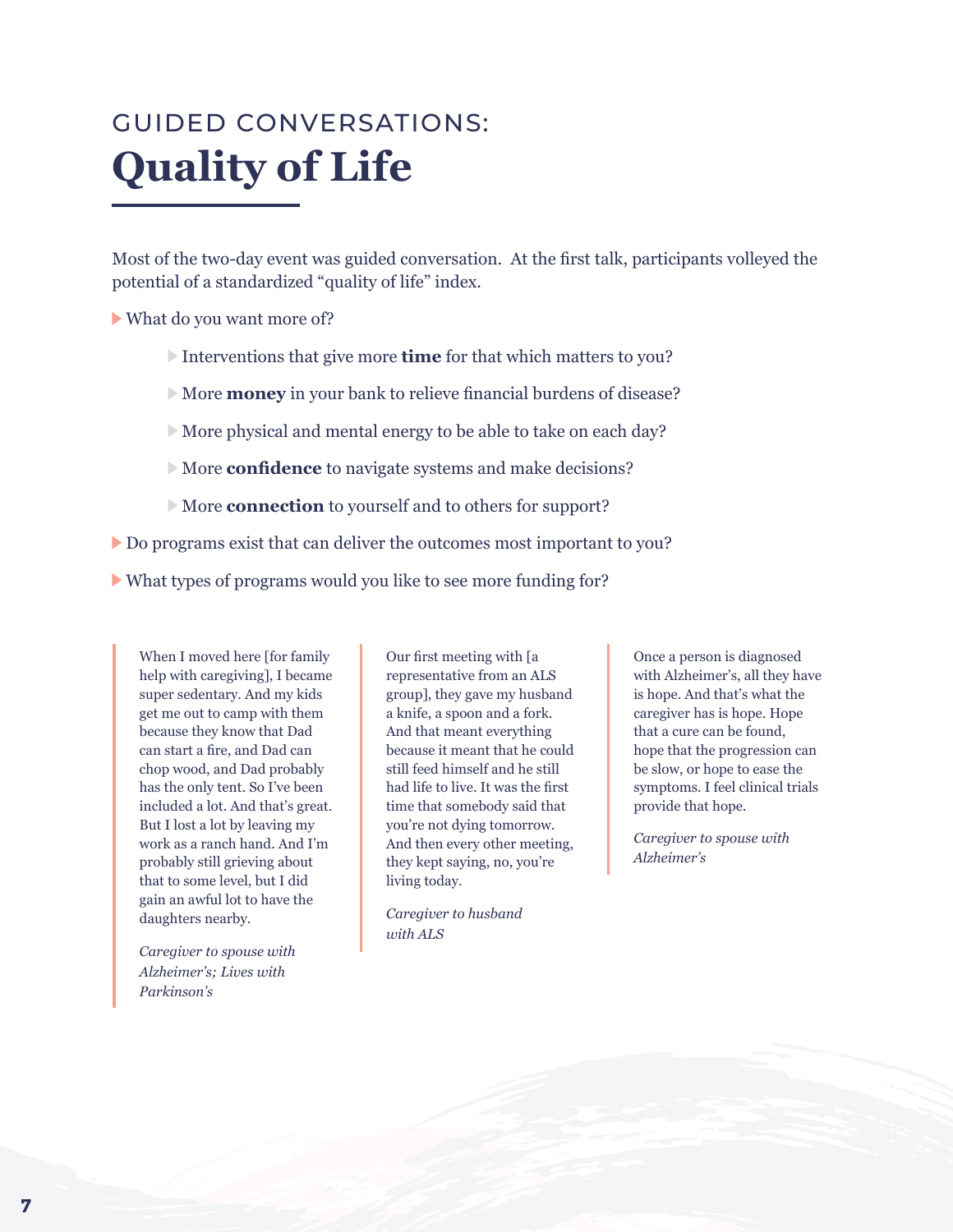# POLL: **Grant Distribution**

This poll prompted discussion about how to fund five diseases together. Some reactions:



I really want to make sure that as we listen, as we look to act and grant funds to organizations, that those things that you are communicating to us aren't being lost in translation.

*Lauren Ruiz, Programs Manager, Adira*

I'm not sure equity comes to mind when I think of funding these diseases. It's need. It's where's the lack of funding. I suspect Huntington's is not at the top of everybody's list, and the needs may be greater than in Alzheimer's, which is getting lots of publicity. Believe me, I want more funding. But the problem with that is it's much easier to have a formulaic approach than to be the Zeus to decide who has the greatest need, because we all think, of course, we're the most needy.

*Jim Taylor*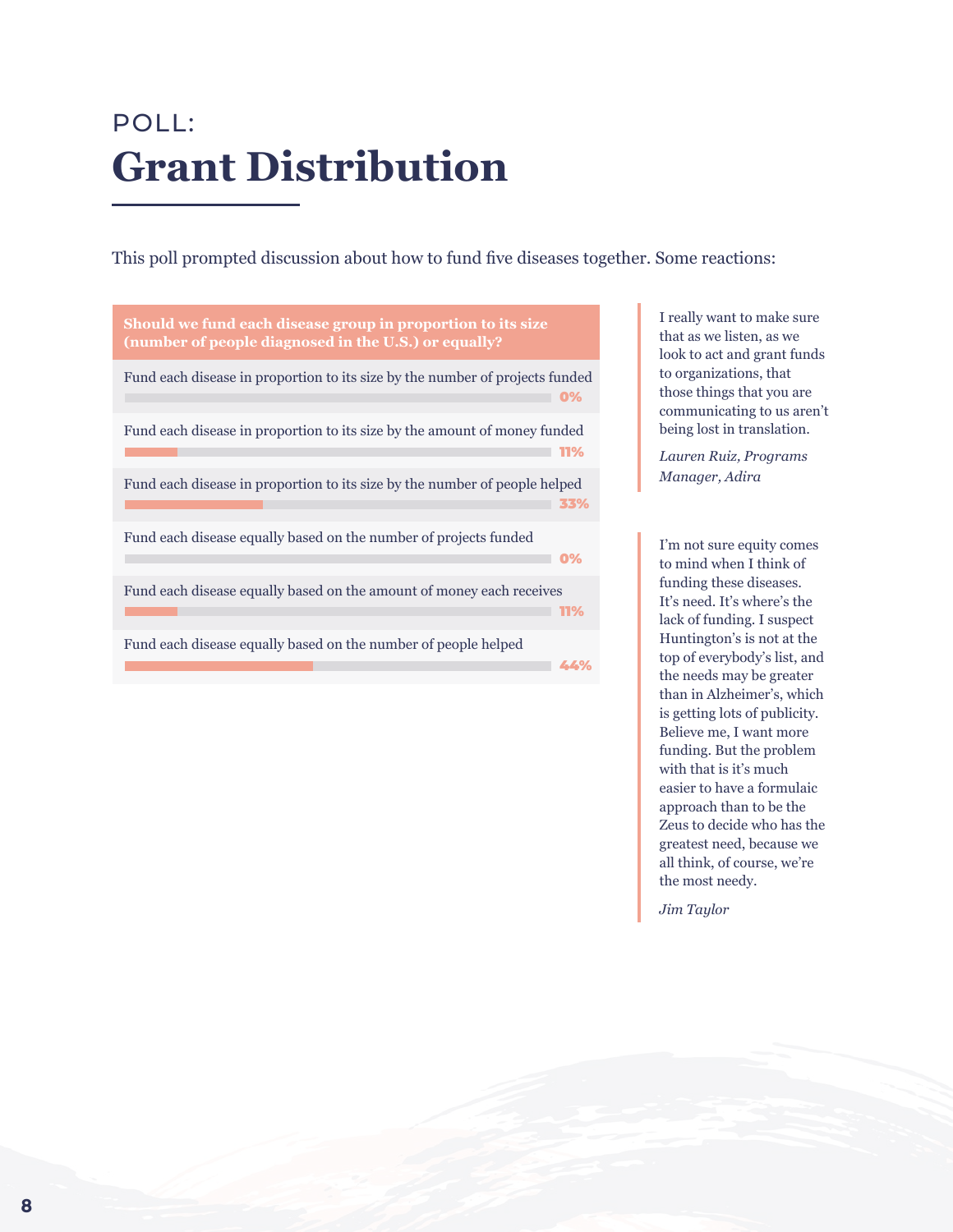# GUIDED CONVERSATIONS: **Priorities Named**

The next guided conversation was spent naming problems that often come up for people and then to see which are common amongst the diseases.

What should Adira fund? Name common issues or challenges you'd like to see addressed.

**Participants named needs that fell into eight primary categories:**

- **CARE NAVIGATION SUPPORT**
- **CAREGIVING**
- **MENTAL HEALTH SUPPORT**
- **INCLUSION OF PERSPECTIVES OF PEOPLE LIVING WITH ND**
- **BETTER TECHNOLOGY**
- **ACCESS TO RESEARCH & EDUCATION**
- **CONVENING GROUPS TO WORK TOGETHER ON SOLUTIONS**
- **FINANCIAL ASSISTANCE**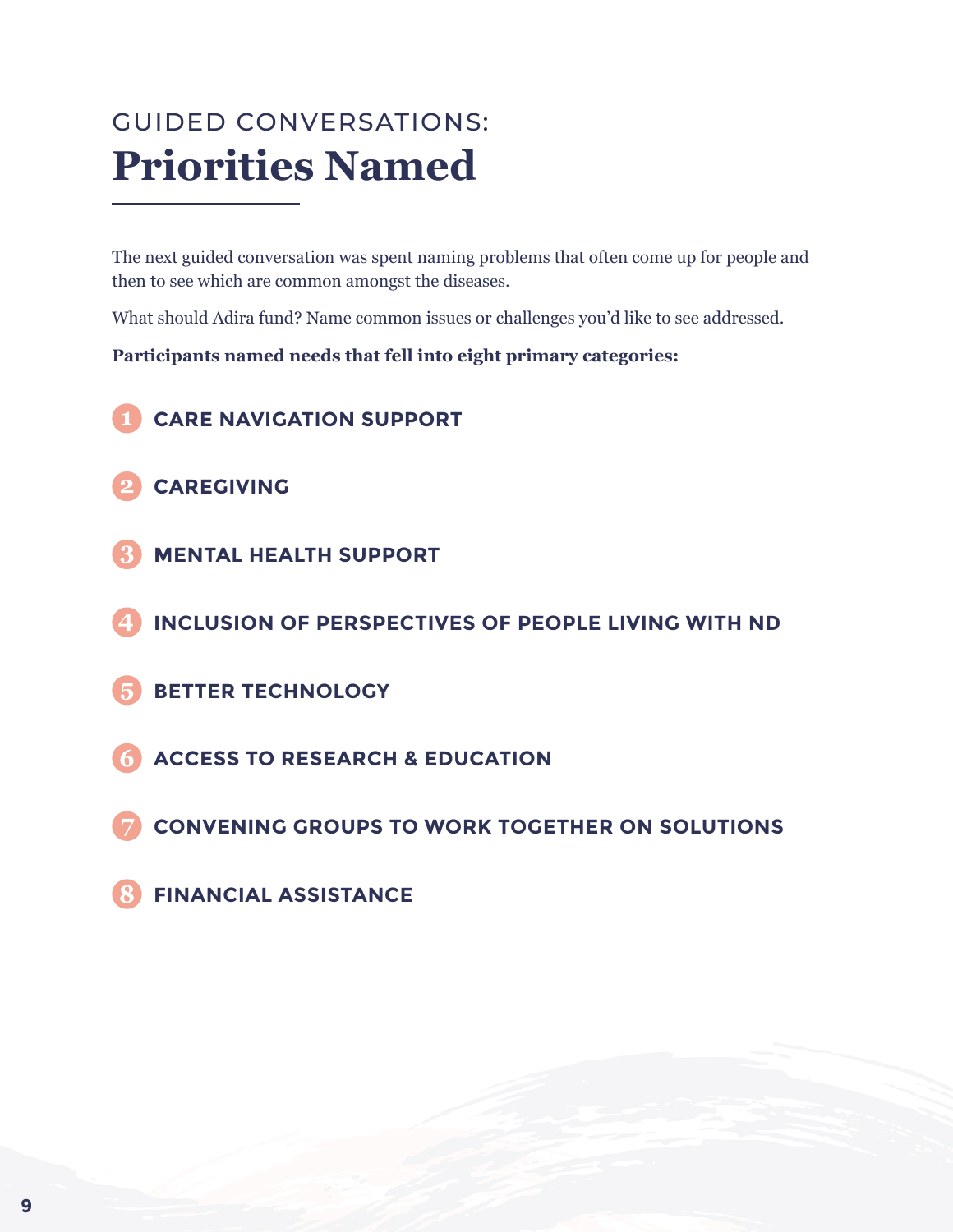## GUIDED CONVERSATIONS: **Priorities Named Continued**

## **CARE NAVIGATION SUPPORT**

- More navigators (insurance, jargon/knowing how to communicate needs)
- More patient and caregiver advocates
- Peer-to-peer mentor programs
- Resource maps and tools

## **CAREGIVING**

#### Household skills

Caregiver support … is a really big one, both for the health and wellbeing of the caregiver and then, of course, indirectly for the health and wellbeing of the patients. So it's really thinking about not just sort of, get people drugs, make sure people have insurance, but thinking broadly about: What are those unmet needs that insurance probably doesn't cover but that are so important to people's wellbeing?

*Professional, academics*

You're taking care of the person with Alzheimer's 24 hours per day, 365 days a year. Things can go wrong at any time. People that have dementia, it's not their fault when things go wrong, but it can go wrong.

*Caregiver to spouse with Alzheimer's*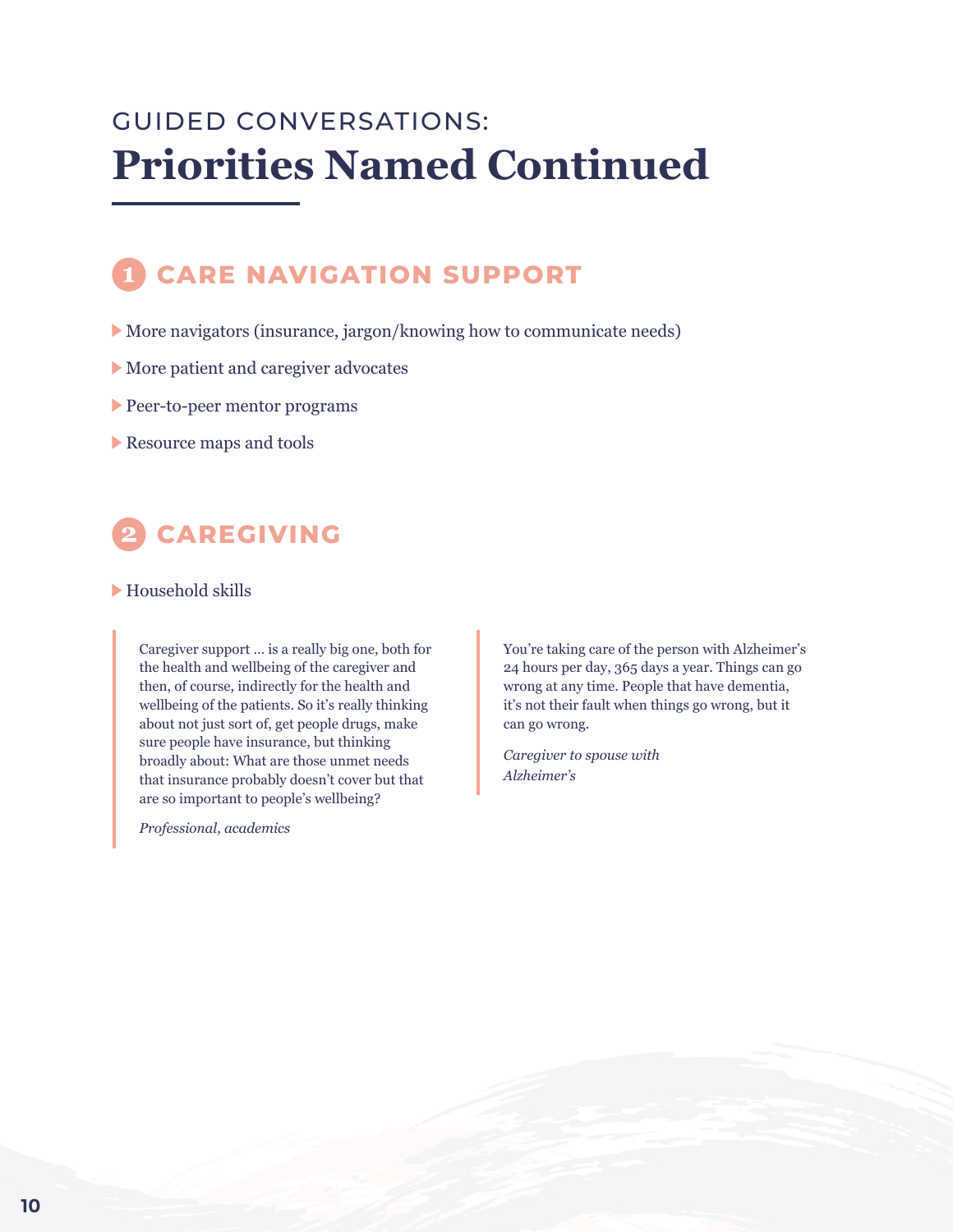## GUIDED CONVERSATIONS: **Priorities Named Continued**

## **MENTAL HEALTH SUPPORT**

Feelings of loneliness, isolation (physical/mental), anxiety, depression, fatigue (mental/ physical), guilt, mourning, grief.

- Losing work, and with that identity, sense of purpose or pride.
- Need for support, acknowledgment, validation, etc.
- Caregivers rebuilding after death of loved one—loss of support.
- Need to mentally prepare to deal with providers that resist, undercut, battle, etc.

I think all of us have been hit as a caregiver, as a patient, we've all experienced these raw emotions, this feeling of hopelessness, helplessness, frustration, happiness. What do I do with my life now? Why me? All those things.

*Caregiver to family with Parkinson's; Lives with Parkinson's*

## **INCLUSION OF PERSPECTIVES OF PEOPLE LIVING WITH ND**



## **BETTER TECHNOLOGY**

#### Diagnostic

Day-to-day help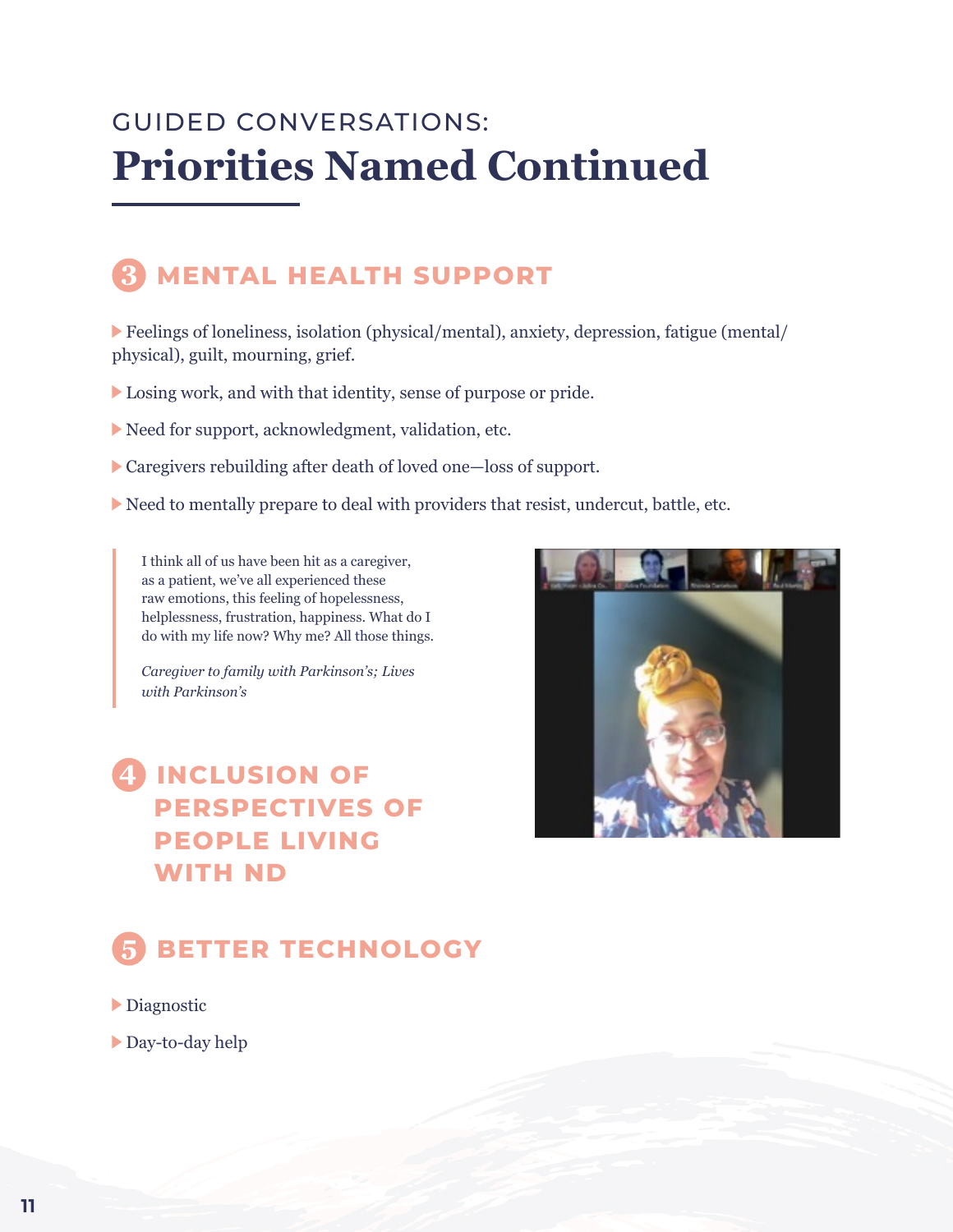## GUIDED CONVERSATIONS: **Priorities Named Continued**



Financial and other barriers (transportation, lodging)

There's not enough knowledge. Sometimes even now I could go to a medical facility and tell them, my husband has ALS, and they'll look at me like, 'What's that?' And within the black community there's none. There's none. So it would be nice to be able to educate people about the different forms, like Parkinson's."

I have probably spent as much time educating medical staff about [multiple sclerosis] as I have the general public. The fact that there are different varieties of MS, and that MS is different from ALS or Huntington's, there is a horrendous lack of education.

*Person living with multiple sclerosis*

*Caregiver to spouse living with ALS*

## **CONVENING GROUPS TO WORK TOGETHER ON SOLUTIONS**

Convening industry, providers, insurance, patients, caregivers, etc. to work on issues together

## **FINANCIAL ASSISTANCE**

#### Medicine

#### Transportation

[Another service] was like, 'We can help everybody, just give us a call.' And then there's like 17 reams of paperwork that I don't even understand that need to be filled out or gone through or to make sure that you're qualified. And it's just like, OK, forget it. I'm going to go make some oatmeal, because it's just overwhelming to find real resources."

*Caregiver to parents with Alzheimer's*

"I'm not looking for a pat on the back. I'm looking for someone to come in and say, 'I understand what you're facing, and here are some of the things you can do—no, I'm sorry here are some of the things I can do to help you with what you're doing."

*Caregiver to spouse with Alzheimer's; Lives with Parkinson's*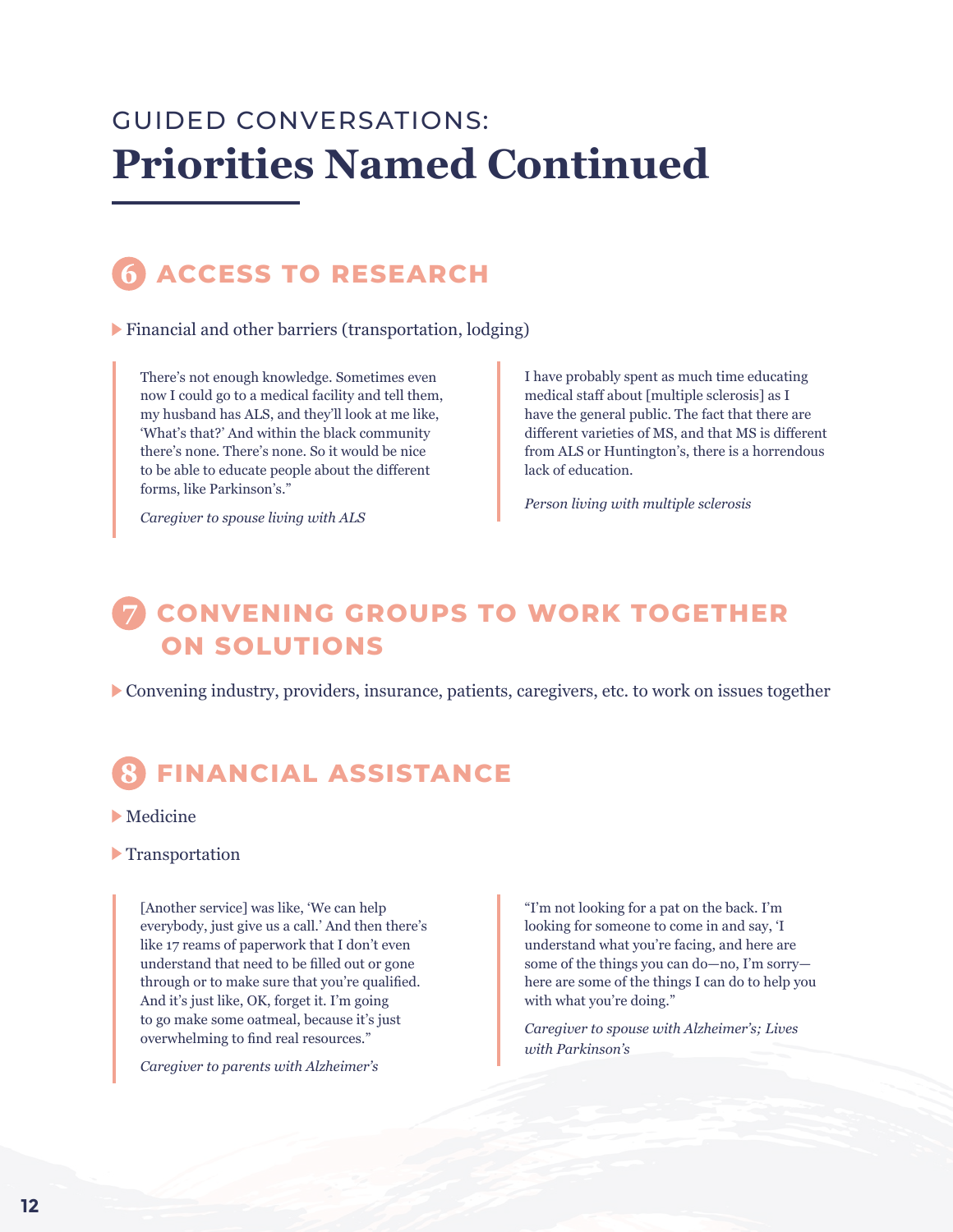# GUIDED CONVERSATIONS: **Solutions**

## **DESIGNING SOLUTIONS**

Participants split into two breakout rooms based on the needs identified that rose to the top navigation and mental health—and shared solutions they would like to see Adira and others fund.

### **NAVIGATING SOLUTIONS**

- 1. Have more navigators.
- Navigators are assigned and consistent.
- Offer access to a network of people—those that care, share and deliver.
- Navigators are trained in insurance, jargon, and how to communicate needs.
- 2. Have more patient and caregiver advocates.
- Advocates are assigned and consistent.
- 3. Offer peer-to-peer mentor programs.

4. Offer road maps early in the disease journey, to help guide what's coming next

- 5. Design resource maps and tools.
- Decision-tree processes including what questions to ask, what information to know upfront.
- Technology (answers most of the questions) + direct support (more guidance and one-on-one help).

Other ideas:

- Topics that need better navigation: clinical trials, research, caregiver resources, treatment resources.
- It's not about telling people what they need, it's about helping them with what they need.



All of these resources that are being thought of and potentially developed, all these tools, these toolboxes that we're trying to build. There will be no one single solution for everything. But as long as we include the patient experience, we will hit the mark.

*Person living with ALS*

We all have a neurologic disease, which means that our intellectual capacities are sometimes affected more so than others at times, along with our energy levels and other problems, which means that getting through all these roadblocks is even more challenging when you're not thinking right. So, we need an advocate. We need somebody that we can talk to that will be able to step up or guide us or do it when we need that help.

*Caregiver to family with Parkinson's; Lives with Parkinson's*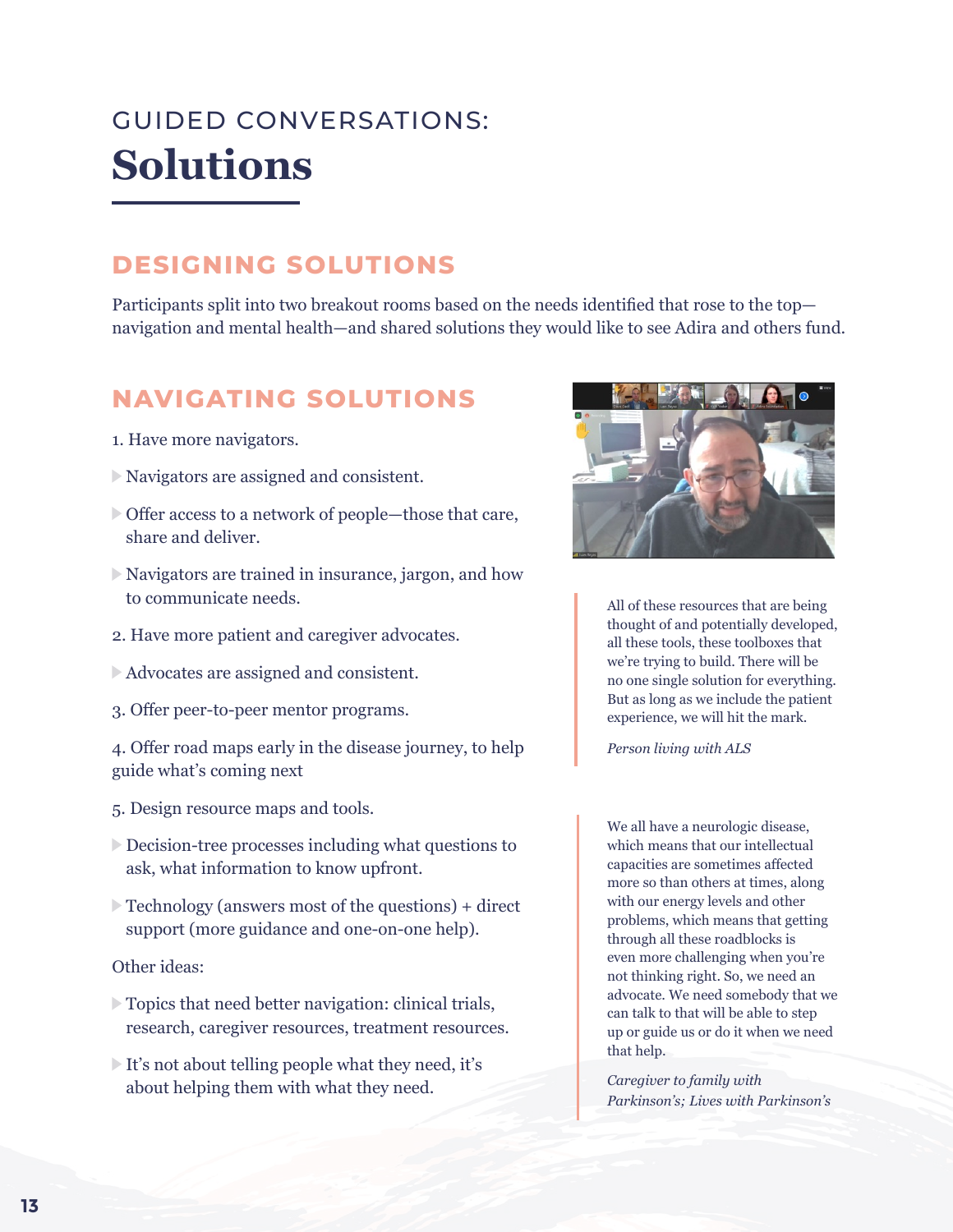# **Key Insights**

For Adira, the ND Congress inspired many different feelings, ideas, and reflections. We hope if you are reading this and feeling similarly inspired that you will sign-on to a work team, join us at an upcoming ND Congress event, become a part of our Sounding Board, or reach out to learn how you can support Adira or the communities we serve in other ways.

### **We heard personal stories emphasizing the need for help now. And for that help to be offered in ways that reduce stress, not add to it.**

We celebrate the benefits of hope for medical treatments or cures, but we also understand that millions of people need help today, or even yesterday. The stories we heard emphasized real concerns about the mental health impacts of isolation, financial stress, grief, and burnout. Many of the frustrations shared centered around the maze-like nature of finding resources for support – and the indispensable time and energy often wasted trying to navigate it all alone.

We also heard many positive experiences people living with ND and caregivers have had. Most importantly, the ways these experiences made them feel. We look to harness these best approaches to help identify solutions that will have the biggest impact for people living with ND and caregivers right now.

### **We believe that people living with ND and caregivers have the right to define what quality-of-life means for them.**

It's hard to find a one-size-fits-all solution. For example, we heard that technology can be a benefit in many situations but can create additional challenges in others. This is an important lesson to remember as we look to evaluate programs for people most impacted by ND. We must make sure people living with ND and caregivers are seeing the outcomes that are most important to them and their definition of quality-of-life.

As we co-design what ideal solutions look like with people living with ND and caregivers we will continue to discuss and hear how those solutions would improve quality-of-life. We want to elevate these perspectives and share them with the network of organizations involved in ND care that fund, deliver and evaluate programs for people most impacted.

### **We recognize the power of a broader community of people working to solve common problems.**

We know it takes a lot to create real impact on a grand scale for ND communities. It takes a commitment from many different groups working together to make big change – health care providers, advocates, funders, nonprofits, and more. That's why we're bringing more people into the conversation.

By leveraging each of our strengths and combining our collective knowledge we can create, together, a real plan of action. One that is guided by the priorities and real-life perspectives of people living with ND and caregivers and can strengthen the safety net for everyone.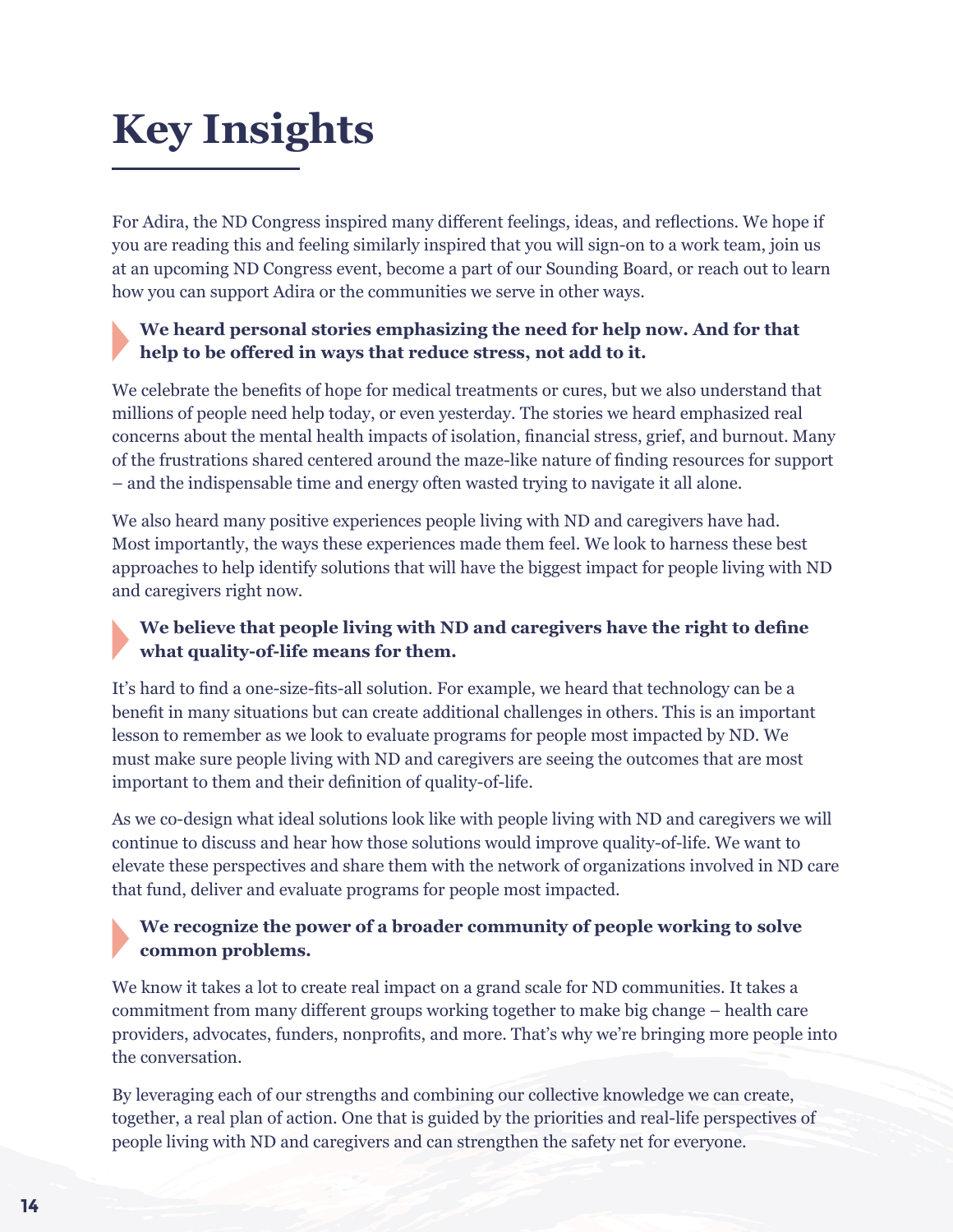# **Stay Involved**

Click the buttons below or email **programs@adirafoundation.org** to ask us how to:

**[Join a team](www.adirafoundation.org/nd-congress/)**

**[Attend an ND Congress event](www.adirafoundation.org/nd-congress/)**

**[Comment on the report](www.adirafoundation.org/listening-events/pilot-nd-congress/)**

**[Speak your mind through the Sounding Board](www.adirafoundation.org/join/shape-change-for-nd/)**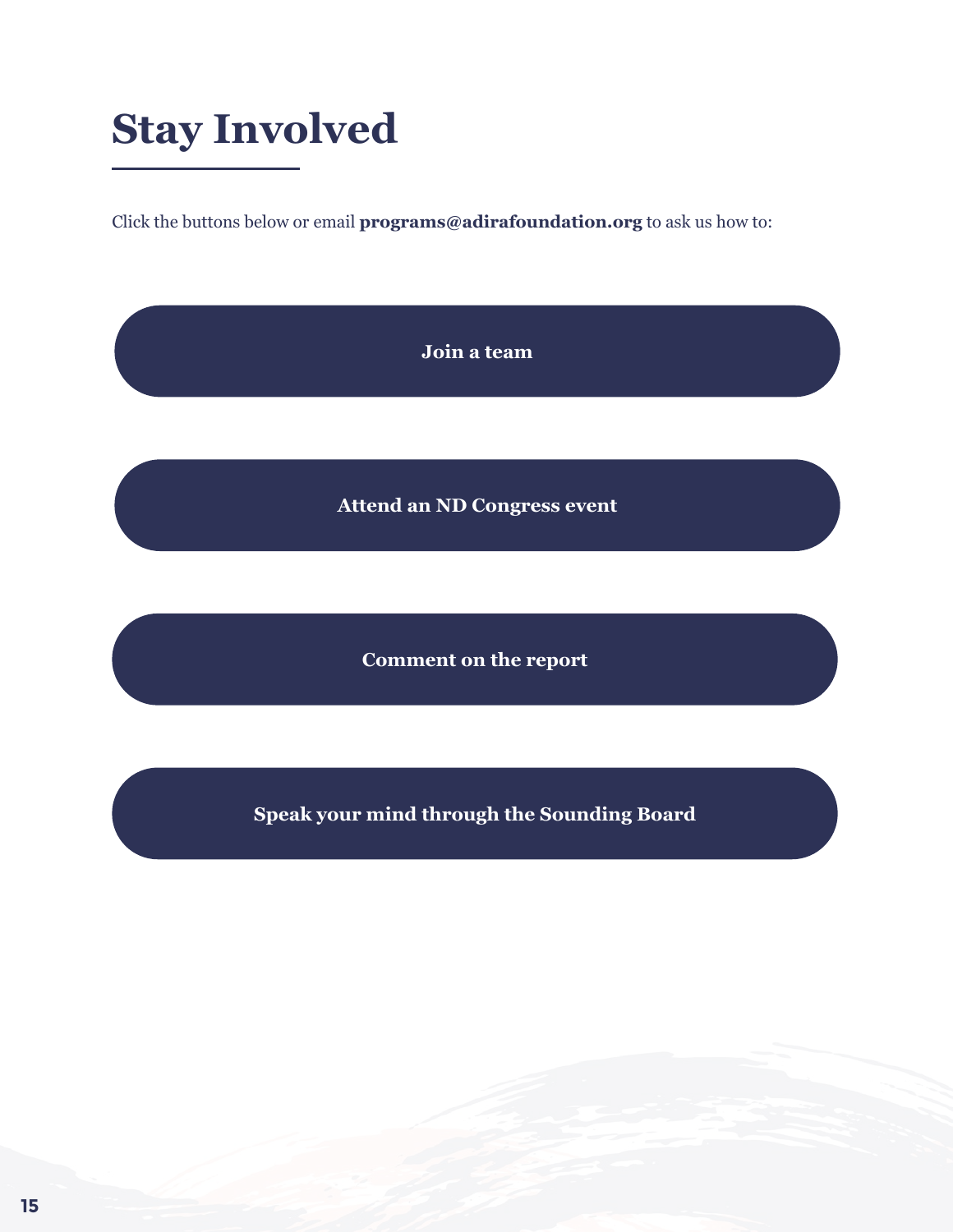# **Disease Basics**

### **AMYOTROPHIC LATERAL SCLEROSIS (ALS)**

#### *No muscle nourishment*

ALS is a progressive neurodegenerative disease that affects nerve cells in the brain and spinal cord, weakening muscles and impacting physical function.

Not all people with ALS experience cognitive decline, though some do. Frontotemporal dementia (FTD) is a form of dementia that some people living with ALS may also be diagnosed with.

- Symptoms typically begin between ages  $55 75$
- Life expectancy is  $2 5$  years
- $\triangleright$  5% of people with ALS may live 20 years or more after diagnosis

Symptoms vary from person to person, but could include:

- Muscle twitching in arms, legs, shoulders, and tongue
- Muscle cramps, tight or stiff muscles, and muscle weakness
- Slurred or nasal speech
- Difficulty chewing or swallowing
- Weight loss
- Depression and anxiety
- Trouble speaking or forming words
- $\triangleright$  Trouble breathing
- Inability to stand or walk
- Loss of use of hands and arms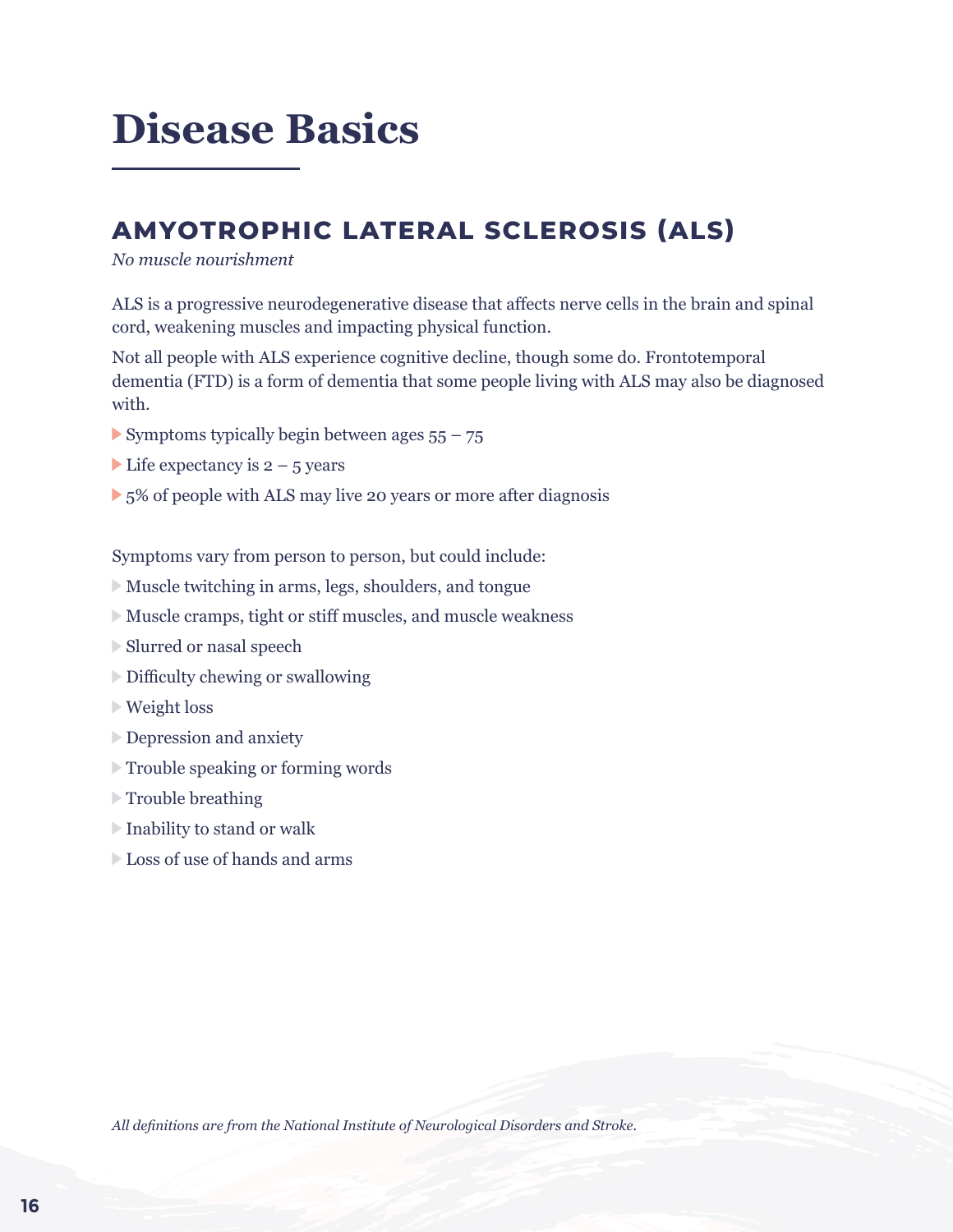### **ALZHEIMER'S DISEASE & OTHER DEMENTIAS**

#### *Degeneration of the brain*

Alzheimer's disease is an irreversible, progressive brain disorder that slowly destroys memory and thinking skills and, eventually, the ability to carry out the simplest tasks.

It is the most common form of dementia. Forms of dementia related to Alzheimer's disease include frontotemporal dementia, Lewy Body dementia, and vascular dementia.

- Symptoms typically begin in a person's mid-60's
- $\blacktriangleright$  Life expectancy is 8 10 years
- People diagnosed over the age of 80 live on average  $3 4$  years after diagnosis

Symptoms vary from person to person, but could include:

- Memory loss
- Progresses from loss of short-term to long-term memories
- Difficulty recognizing familiar people
- Difficulty learning, confusion
- Confusion of past and present
- Trouble communicating
- Difficulty speaking, writing, reading
- Loss of energy and spontaneity
- Mood swings, irritability, anxiety, depression
- Physical or verbal outbursts
- Sleep disturbances
- Hallucinations, delusions
- Restlessness, pacing, shredding items
- Loss of control of bodily functions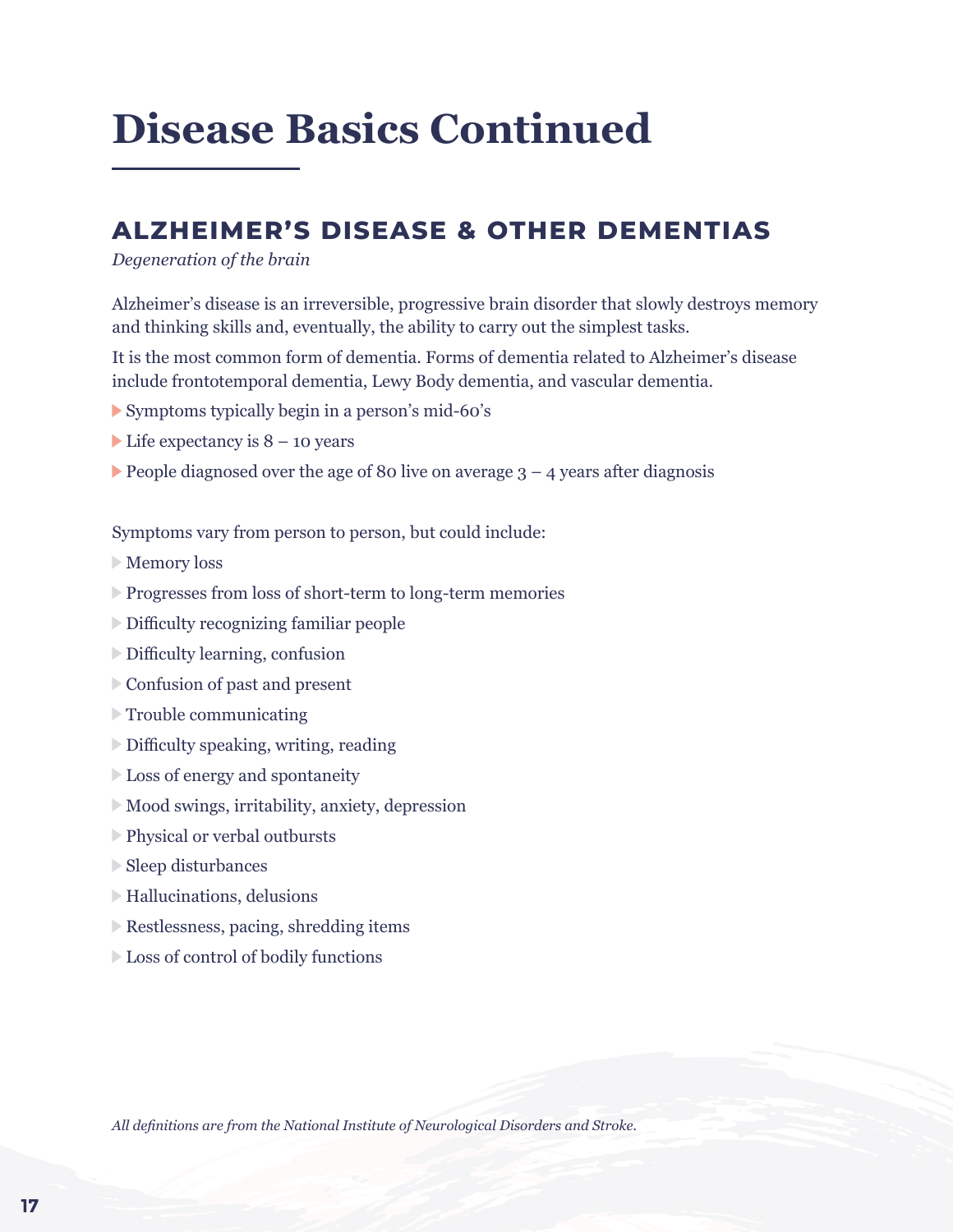### **HUNTINGTON'S DISEASE (HD)**

*Degeneration of the nerve cells in the brain*

HD is a fatal genetic disorder that causes progressive breakdown of nerve cells in the brain, deteriorating physical and mental abilities. It is considered a 'family disease' as every child of a parent with HD has a 50/50 chance of inheriting the disease.

- Symptoms typically begin between the ages of  $30 50$
- Life expectancy ranges from  $10 25$  years
- 17 years is the average length of disease progression before death

Symptoms vary from person to person, but could include:

- Difficulty thinking through problems
- Changes in thinking and reasoning abilities
- Irritability, depression
- Weight loss
- Chorea (uncontrollable movements)
- Diminished speech
- Difficulty swallowing
- Loss of ability to walk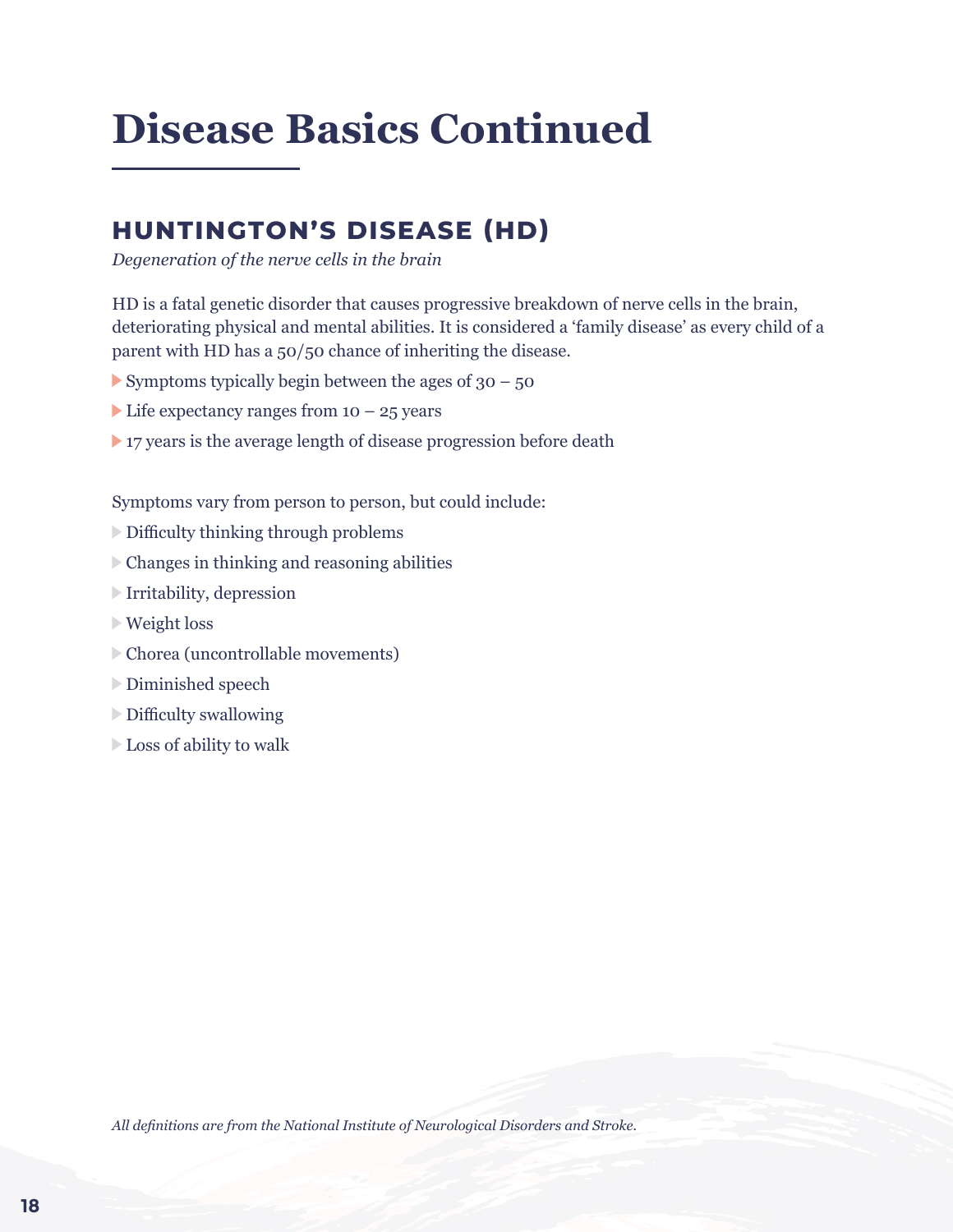### **MULTIPLE SCLEROSIS (MS)**

*Inflammation leading to multiple areas of scarring*

MS is an unpredictable disease of the central nervous system that disrupts the flow of information between the brain and the body.

- Symptoms typically begin between the ages of  $20 50$
- MS is considered 'non-fatal'
- Life expectancy is about 7 years less than the general population

Symptoms vary from person to person, but could include:

- Blurred or double vision
- Pain and loss of vision
- Weak, stiff muscles
- Painful muscle spasms
- Tingling or numbness in arms, legs, trunk, or face
- Clumsiness, difficulty balancing and walking
- Bladder control difficulty
- Mental and physical fatigue
- Mood swings from depression to euphoria
- Difficulty concentrating, making decisions, planning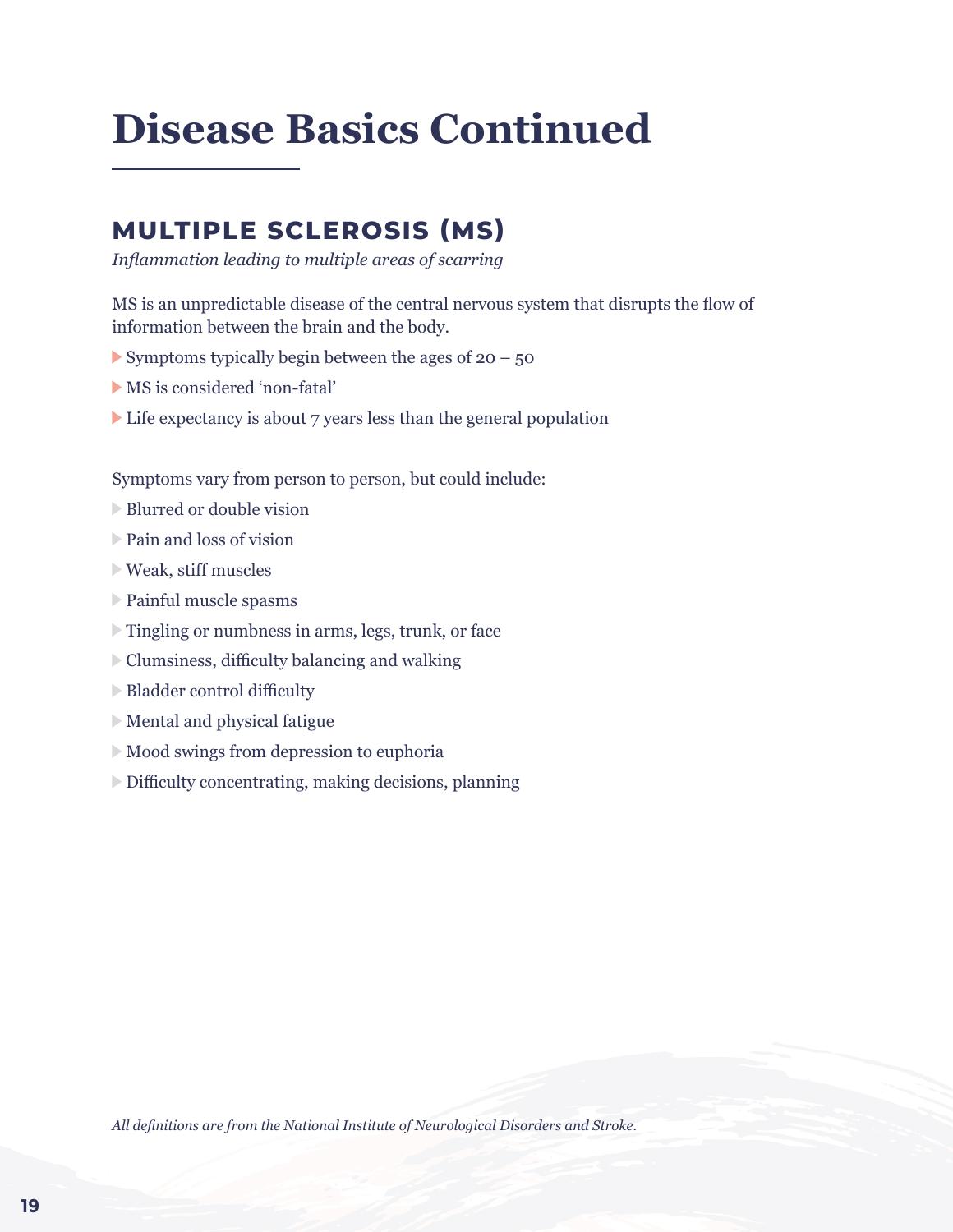### **PARKINSON'S DISEASE**

*Degeneration of dopamine-producing neurons*

Parkinson's disease predominantly affects dopamine-producing neurons in a specific area of the brain called substantia nigra.

- The average age of diagnosis is 60
- More than 90% of people diagnosed with Parkinson's are 50 years or older
- Life expectancy ranges from a few years to several decades, with an average of about 16 years

Symptoms vary from person to person, but could include:

- Tremors
- Changes in posture
- Slowness of movement
- Difficulty walking
- **Loss of balance**
- Difficulty chewing
- Difficulty speaking
- Urinary problems
- Hallucinations, delusions